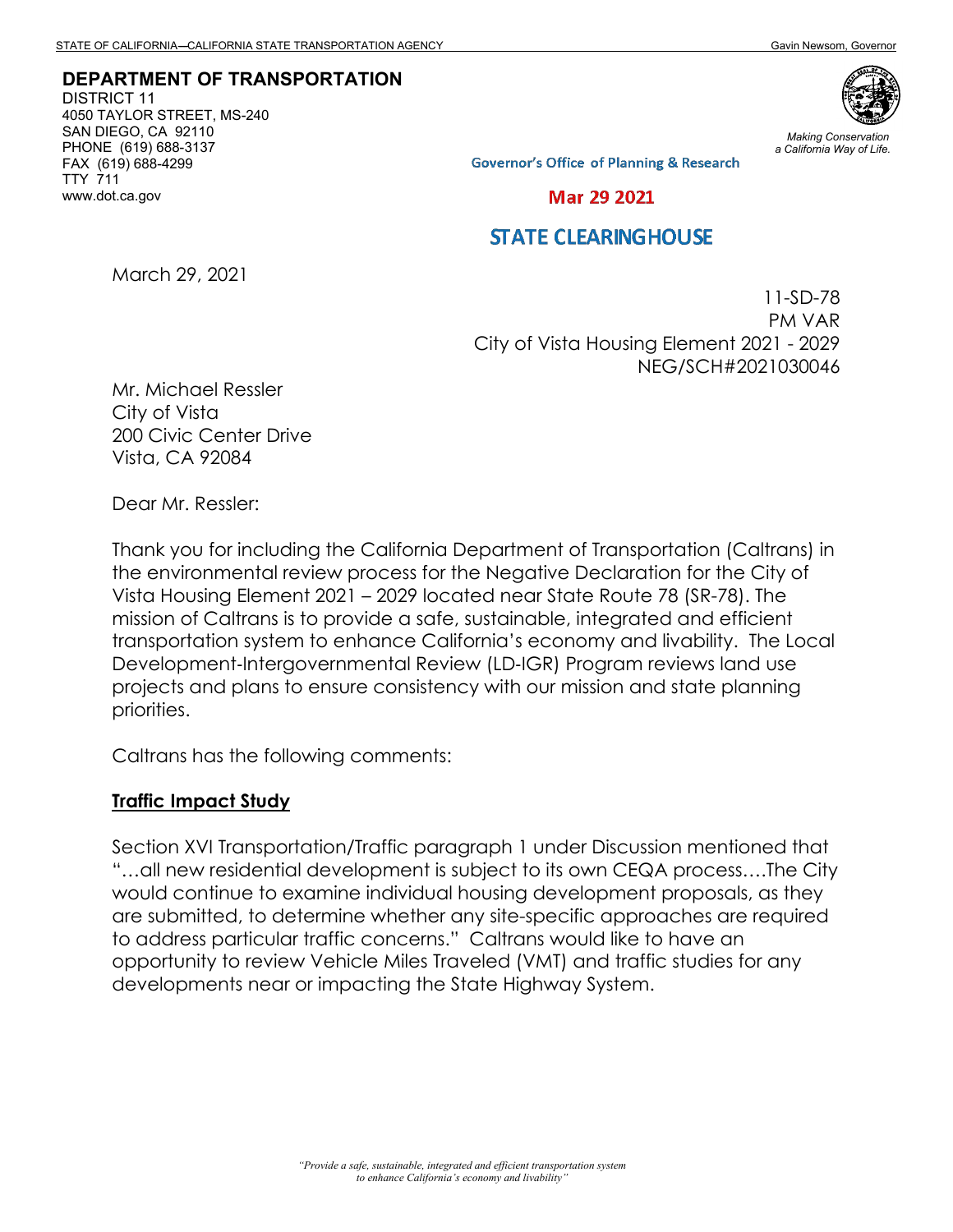Mr. Michael Ressler March 29, 2021 Page 2

## **Complete Streets and Mobility Network**

Caltrans views all transportation improvements as opportunities to improve safety, access and mobility for all travelers in California and recognizes bicycle, pedestrian and transit modes as integral elements of the transportation system. Caltrans supports improved transit accommodation through the provision of Park and Ride facilities, improved bicycle and pedestrian access and safety improvements, signal prioritization for transit, bus on shoulders, ramp improvements, or other enhancements that promotes a complete and integrated transportation system. Early coordination with Caltrans, in locations that may affect both Caltrans and the City of Vista is encouraged.

To reduce greenhouse gas emissions and achieve California's Climate Change target, Caltrans is implementing Complete Streets and Climate Change policies into State Highway Operations and Protection Program (SHOPP) projects to meet multi-modal mobility needs. Caltrans looks forward to working with the City to evaluate potential Complete Streets projects.

# **Land Use and Smart Growth**

Caltrans recognizes there is a strong link between transportation and land use. Development can have a significant impact on traffic and congestion on State transportation facilities. In particular, the pattern of land use can affect both local vehicle miles traveled and the number of trips. Caltrans supports collaboration with local agencies to work towards a safe, functional, interconnected, multi-modal transportation network integrated through applicable "smart growth" type land use planning and policies.

The City should continue to coordinate with Caltrans to implement necessary improvements at intersections and interchanges where the agencies have joint or adjoining jurisdiction.

# **Environmental**

Caltrans welcomes the opportunity to be a Responsible Agency under the California Environmental Quality Act (CEQA), as we have some discretionary authority of a portion of the project that is in Caltrans' R/W through the form of an encroachment permit process. We look forward to the coordination of our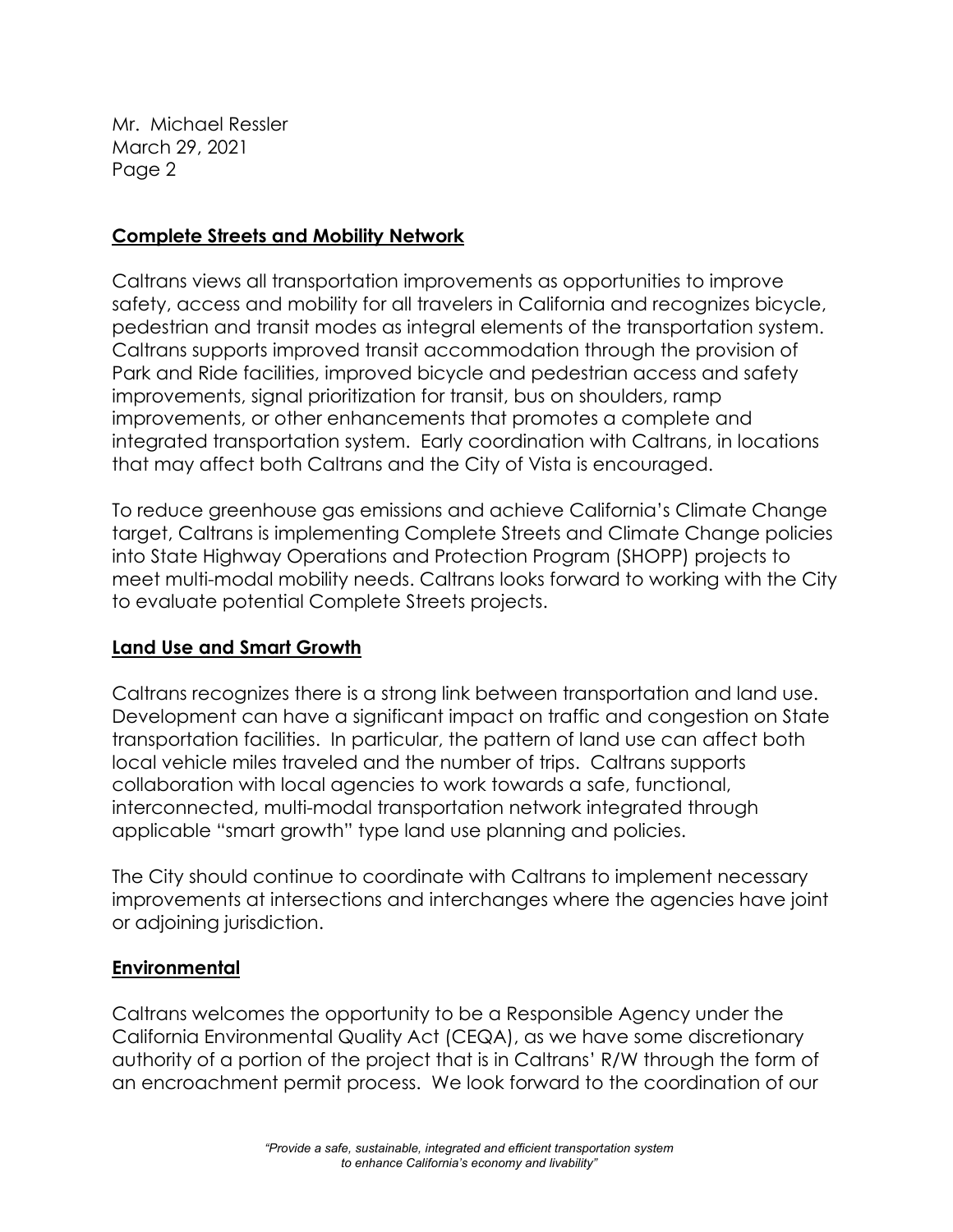Mr. Michael Ressler March 29, 2021 Page 3

efforts to ensure that Caltrans can adopt the alternative and/or mitigation measure for our R/W. We would appreciate meeting with you to discuss the elements of the EIR that Caltrans will use for our subsequent environmental compliance.

An encroachment permit will be required for any work within the Caltrans' R/W prior to construction. As part of the encroachment permit process, the applicant must provide approved final environmental documents for this project, corresponding technical studies, and necessary regulatory and resource agency permits. Specifically, CEQA determination or exemption. The supporting documents must address all environmental impacts within the Caltrans' R/W and address any impacts from avoidance and/or mitigation measures.

We recommend that this project specifically identifies and assesses potential impacts caused by the project or impacts from mitigation efforts that occur within Caltrans R/W that includes impacts to the natural environment, infrastructure (highways/roadways/on- and off-ramps) and appurtenant features (lighting/signs/guardrail/slopes). Caltrans is interested in any additional mitigation measures identified for the NEG.

### **Cultural Resources:**

As part of brief background research, a review of cultural resource sensitivities was conducted. According to the results of this research; there are no sites within or near Caltrans Right of Way that the project may impact. Therefore, potential for encountering any cultural resources during construction of this project is low.

### **Environmental Engineering:**

It is possible that conditions could vary between or beyond the data evaluated. Caltrans Environmental Engineering makes no other representation, guarantee or warranty, express or implied, regarding the services, communication (oral or written), report, opinion, or instrument of service provided.

It should be recognized that definition and evaluation of geologic and environmental conditions are a difficult and inexact science. Judgments leading to conclusions and recommendations are generally made with